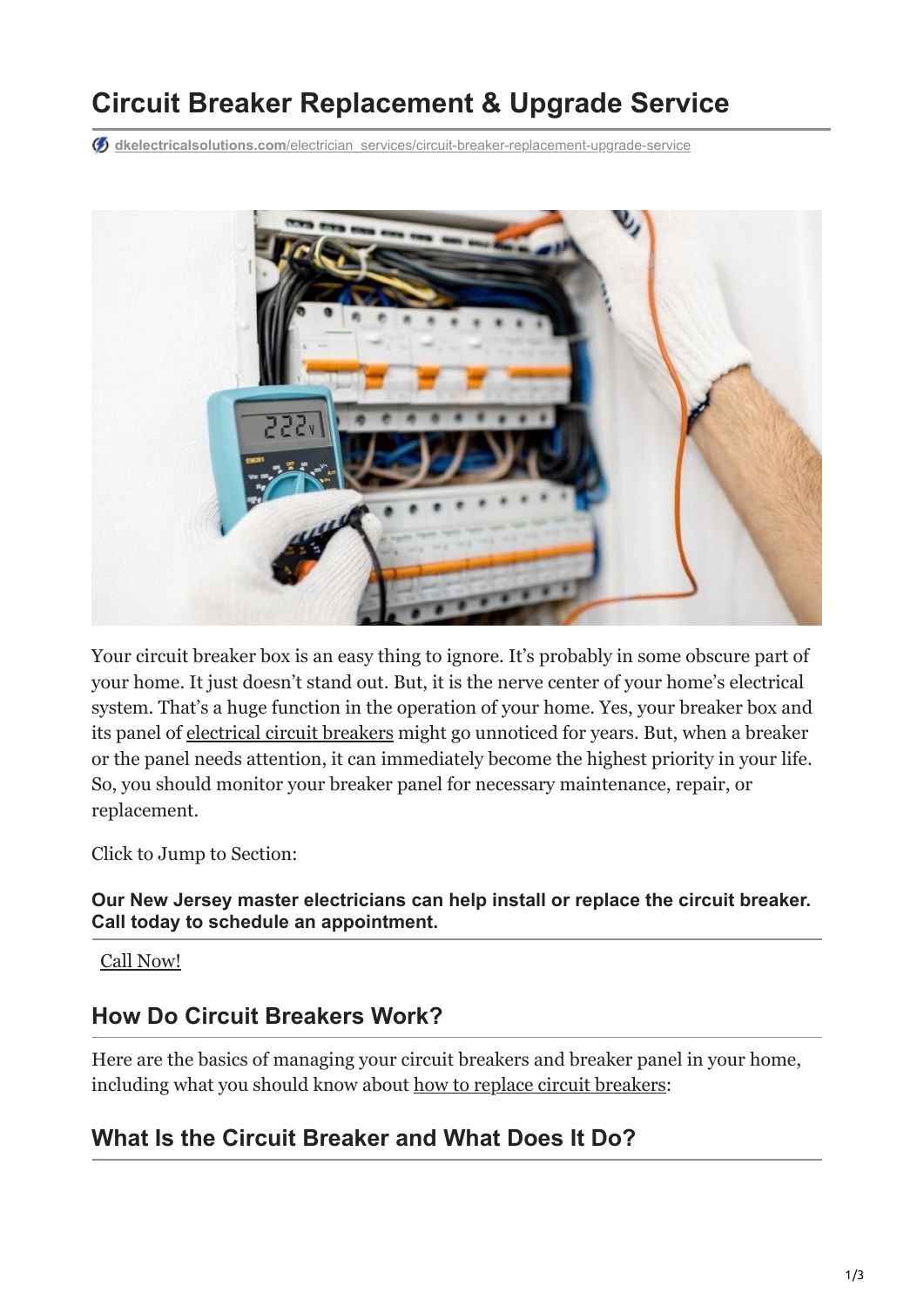Your circuit breakers are the switches on your breaker panel that automatically shut off the electricity to a particular circuit that is wired to outlets, lighting fixtures, and appliances in a section of your home.

When a circuit is overloaded due to too much electrical power being drawn on a circuit or there is a short in the circuit, the breaker will trip to stop the electricity from flowing on that circuit. A breaker may also trip even if there is no problem with the circuit.

If you see a breaker that looks broken, cracked, or melted, if there is broken circuit breaker wiring, or if there is a [tripped circuit breaker](https://dkelectricalsolutions.com/4-frequent-electrical-problems-during-winter/) for no apparent reason, call a licensed electrician to examine the breaker, identify the problem and correct it.

### **How Will I Know When It's Time to Replace My Circuit Breaker?**

We're frequently asked: Do circuit breakers go bad? Here are the quick, easy steps to find out if you need a new breaker:

- 1. Turn off and unplug all electrical devices and appliances running on the circuit.
- 2. Flip the circuit breaker switch to the OFF position, and then firmly turn it back ON.
- 3. Plug in just one electrical device that uses little power to see if the breaker will trip.

If the breaker trips while very little electricity is being used from the circuit, then there is probably a short circuit. [Call a licensed electrician for an appointment](https://dkelectricalsolutions.com/electrical-panel-service-upgrades/) to inspect the circuit and breaker.

#### **Warning Signs You Need to Replace a Circuit Breaker**

Here are some serious indicators that you need to replace a circuit breaker promptly:

- 1. Your home is older with old breakers.
- 2. The circuit breaker keeps tripping.
- 3. There is a [tripped circuit breaker](https://dkelectricalsolutions.com/how-to-avoid-common-wintertime-electrical-problems/) for no reason.
- 4. The circuit breaker feels hot.
- 5. A circuit breaker has a burning odor.
- 6. You hear a circuit breaker humming.

#### **Where Do the Circuit Breakers Need to Be Installed?**

New circuit breakers are installed on your breaker panel in the breaker box. The breaker box is usually located in a work or storage space in the home, such as one of these areas:

- Basement
- Attached garage
- Laundry room
- Utility closet
- Bathroom